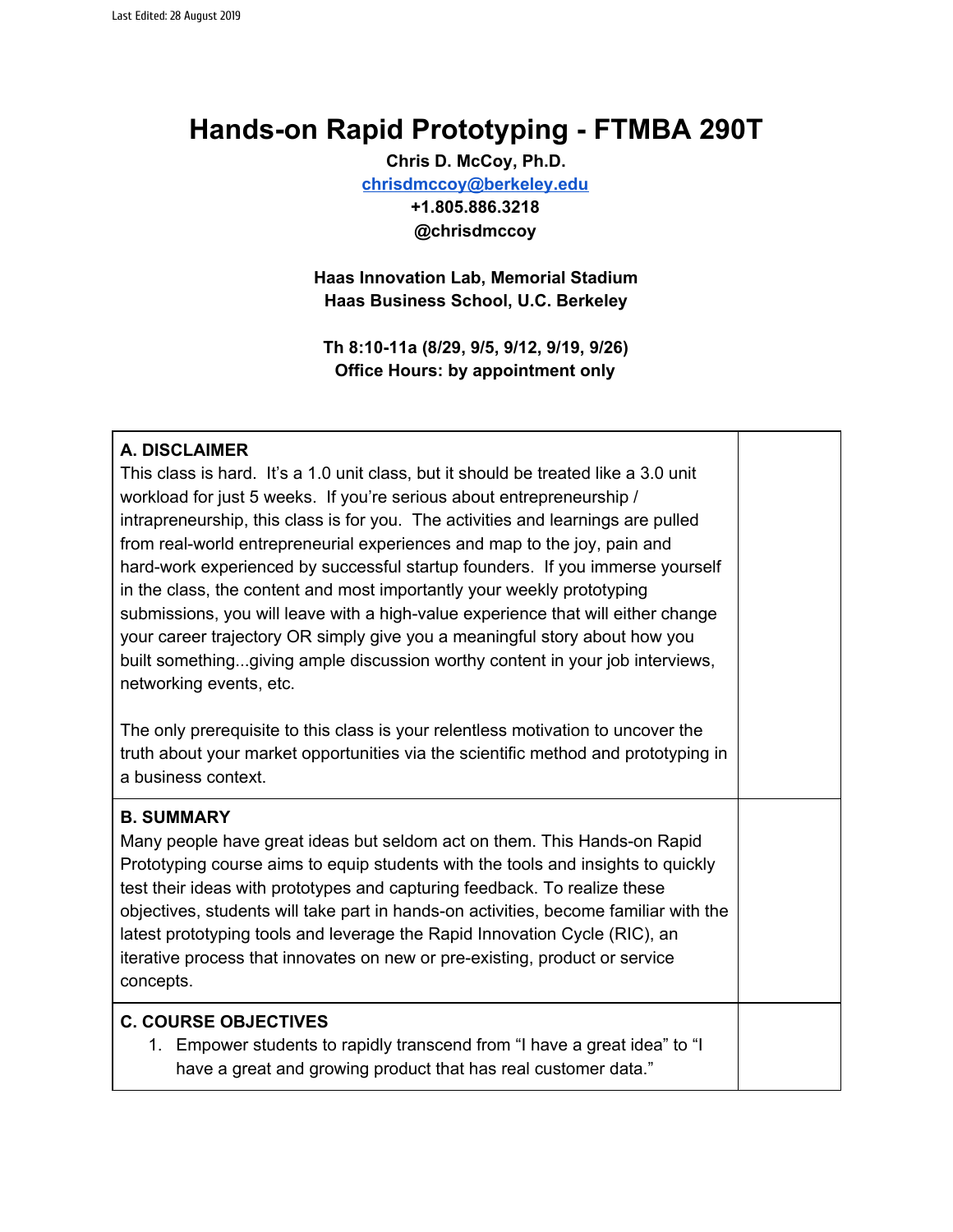| 2. By the end of the course, students should have a robust product<br>development toolkit and<br>3. A strong understanding of how to measure the market potential of a vast<br>array of business opportunities.                                                                                                                                                                                                                                                                                                                                                                                                                                                                                                                                       |  |  |  |  |
|-------------------------------------------------------------------------------------------------------------------------------------------------------------------------------------------------------------------------------------------------------------------------------------------------------------------------------------------------------------------------------------------------------------------------------------------------------------------------------------------------------------------------------------------------------------------------------------------------------------------------------------------------------------------------------------------------------------------------------------------------------|--|--|--|--|
| <b>D. HANDS-ON ACTIVITIES</b><br>Every course will start with a hands-on activity that is meant to challenge you<br>and your teams into new ways of thinking and approaching problems. They're<br>designed to get you out of your comfort zone. Their duration is typically 5-7<br>minutes with a short debrief to discuss the learning objectives.<br>You need to arrive on time in order to participate in these activities. They last<br>for approximately 15 minutes only and you will be evaluated on your successful<br>participation in the activity, not necessarily the outcome. These exercises are to<br>stress various skills and mindsets found commonly in entrepreneurs (problem<br>solving, constraints, pressure, discomfort, etc.). |  |  |  |  |
| Contribute with an open mind, a concentrated effort and a positive attitude and<br>you'll do fine in these activities.                                                                                                                                                                                                                                                                                                                                                                                                                                                                                                                                                                                                                                |  |  |  |  |
| E. ASSIGNMENTS, DUE DATES / TIMES AND MAKE UP ASSIGNMENTS<br>No makeup assignments. No late submissions. All assignment due dates and<br>times are found on Bcourses. Use bCourses as your single source of truth.                                                                                                                                                                                                                                                                                                                                                                                                                                                                                                                                    |  |  |  |  |
| <b>F. COURSE COMMUNICATIONS</b><br>For general course questions, commentary on prototyping:<br>Rapid Innovation Cycle (RIC) Slack Channel linked-to on the<br>$\circ$<br>prototyping resources page:<br>https://prototype.berkeley.edu/resources/. Here, the teaching<br>team can answer questions at scale to the rest of the class and<br>you can start discussions amongst your peers. This is THE<br>FASTEST way to communicate with the teaching team.<br>Bcourses forums or any other student learning management<br>O<br>system provided by U.C. Berkeley or Haas.<br>For student specific, course-instance specific<br>A GSI (if available)<br>$\circ$<br>The instructor (both email and phone are at the top of the<br>$\circ$<br>syllabus). |  |  |  |  |
| <b>G. EVALUATION</b><br>There are:                                                                                                                                                                                                                                                                                                                                                                                                                                                                                                                                                                                                                                                                                                                    |  |  |  |  |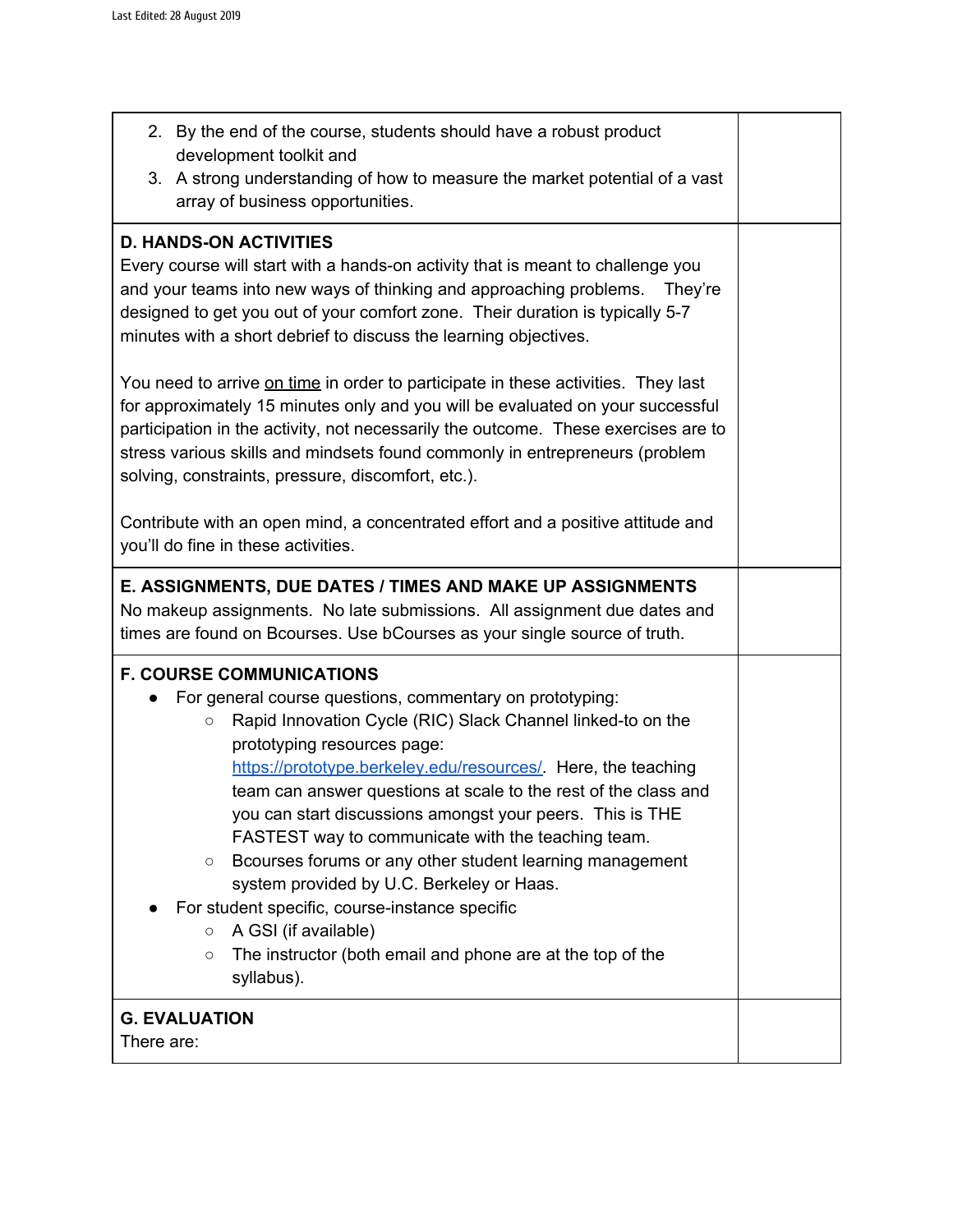|                                                                                                                                                                                                            | A. Five (5) total "Prototype Now" submissions during the course, each<br>worth 25 points, for a grand total of 125 points. You can access the<br>details and submit these assignments here: http://bit.ly/prototype-now<br>B. Six (6) In-class participation assignments in Bcourses, each worth a<br>total of 5 points (of which you get 3 points just for showing up). For a<br>grand total of 30 points. You will be scored just before the start of the<br>next class.                                                                                                          |  |  |  |  |  |
|------------------------------------------------------------------------------------------------------------------------------------------------------------------------------------------------------------|-------------------------------------------------------------------------------------------------------------------------------------------------------------------------------------------------------------------------------------------------------------------------------------------------------------------------------------------------------------------------------------------------------------------------------------------------------------------------------------------------------------------------------------------------------------------------------------|--|--|--|--|--|
|                                                                                                                                                                                                            | C. Therefore, a total of 155 points are possible in this course, however<br>100% completion = 125 points. This implies that (1) "Prototype Now"<br>assignment and one (1) In-class participation score will be dropped.<br>Therefore, only 125 points are required to earn 100% of the points<br>possible. The highest possible score in the class is 155 / 125 or 124%,<br>giving you the flexibility to miss a class or a submission.<br>D. The course is however always graded on a curve and you'll be<br>competing with your classmates. Life and business works this way too. |  |  |  |  |  |
|                                                                                                                                                                                                            | <b>H. DETAILS ON EVALUATION:</b><br>The final grading breakdown, assignment rubrics and all other scoring is at the<br>sole discretion of the teaching team and can be changed at anytime with or<br>without notice.<br>Although the teaching team will strive to follow this syllabus and Bcourses plan;<br>the final grading structure, format and learner evaluations can change at<br>anytime in an effort to create fair and optimal learning outcomes that map to<br>real-world entrepreneurial experiences.                                                                  |  |  |  |  |  |
|                                                                                                                                                                                                            | <b>I. IN-CLASS PARTICIPATION</b> - is what it sounds like. You need to be present<br>to participate. Asking good questions and offering opinions are part of what<br>makes a healthy classroom dynamic. If you can positively answer, "yes" to the<br>following question:                                                                                                                                                                                                                                                                                                           |  |  |  |  |  |
| "will my comment or question add value to the course or the learning experience<br>of others?"                                                                                                             |                                                                                                                                                                                                                                                                                                                                                                                                                                                                                                                                                                                     |  |  |  |  |  |
| then these are the types of comments / questions we're looking for. It is your<br>job to ensure the teaching team has fully captured the value of your in-class /<br>out-of-class commentary and insights. |                                                                                                                                                                                                                                                                                                                                                                                                                                                                                                                                                                                     |  |  |  |  |  |
|                                                                                                                                                                                                            | <b>J. ABSENCES</b> - You will be penalized for unexcused absences and late arrivals<br>(via your Class Participation scores). We have such little time together, there is<br>no doubt that our learning goals for you will be impacted if you miss any class or<br>portion thereof.                                                                                                                                                                                                                                                                                                 |  |  |  |  |  |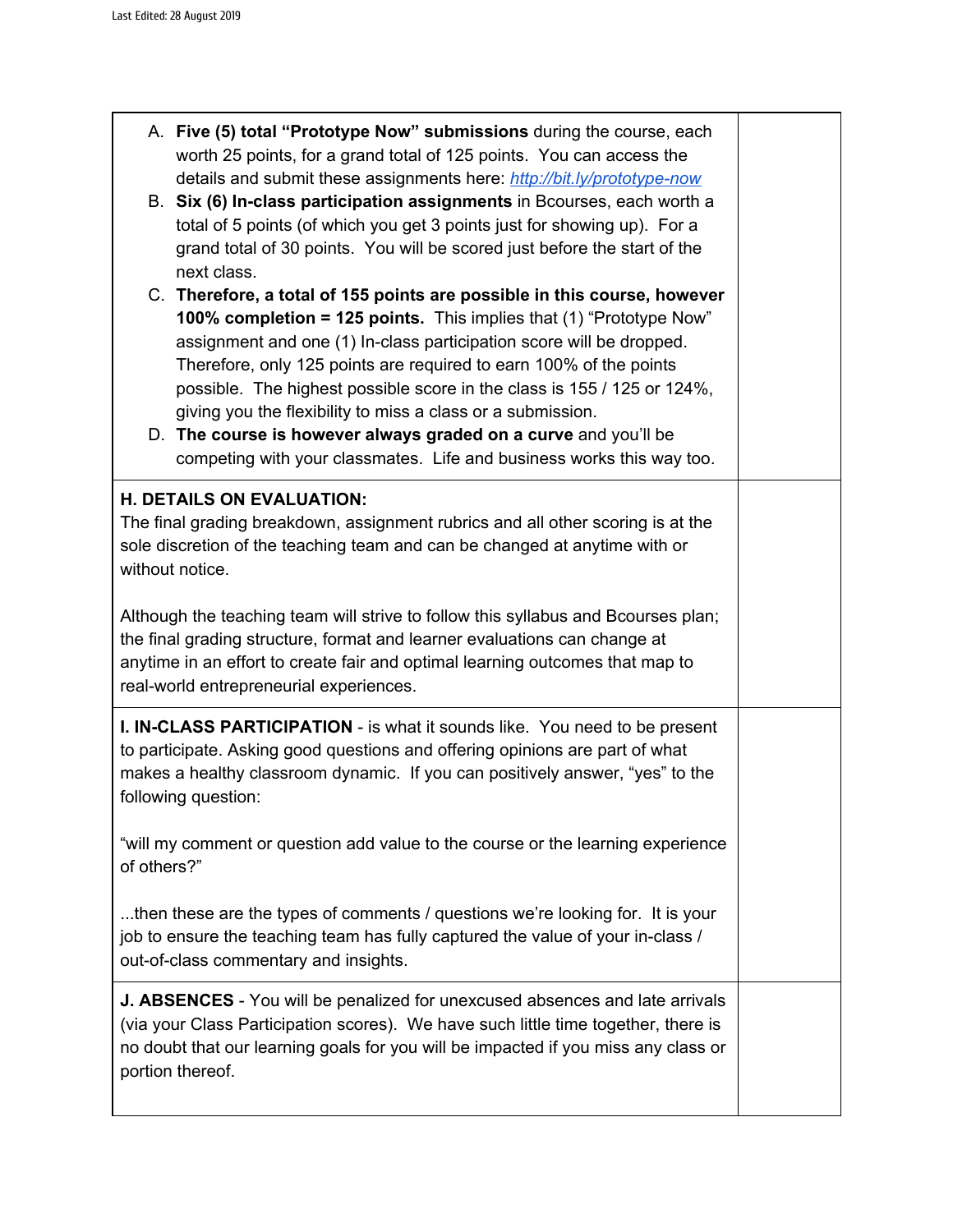| If you are in doubt about any absence or late arrival, email a written letter,<br>signed by an authority and saved as PDF to formally document the absence so<br>the teaching team can fairly process amongst your peers who attend all the<br>sessions.                                                                                                                                                                                                                                                                                                                                                                                                                                                                                                                                                           |  |
|--------------------------------------------------------------------------------------------------------------------------------------------------------------------------------------------------------------------------------------------------------------------------------------------------------------------------------------------------------------------------------------------------------------------------------------------------------------------------------------------------------------------------------------------------------------------------------------------------------------------------------------------------------------------------------------------------------------------------------------------------------------------------------------------------------------------|--|
| K. PROTOTYPATHON - LAST DAY OF CLASS - IN CLASS SUBMISSION<br>The last day of class will be informally known as the "PROTOTYPATHON". You<br>will execute a prototype of your choosing during class time in order to<br>demonstrate your mastery of the prototyping tools and philosophies articulated<br>in this course. There *may* be prompts to help you kickstart your day of<br>prototyping, there *may* be mystery / prototyping tools / materials that you'll be<br>required to use in your PROTOTYPATHON submission. The evaluation criteria<br>will be exactly the same as all prior "Prototype Now" submissions. If you've<br>done well on the weekly Prototype Now submissions and have done the work to<br>improve your iterative prototyping skills, you'll do just fine during the<br>PROTOTYPATHON. |  |
| <b>L. CLASS STRUCTURE</b><br>Use of technology is permitted so long as it is focused and / or related to the<br>course / topics / lecturers / content / etc. We understand tablet PCs,<br>smartphones and other gadgets can be enabling. We'll permit the use of these<br>devices until we reach a point where we believe the use is distracting to the<br>teaching team or the surrounding students. IT IS ALSO YOUR<br>RESPONSIBILITY TO INFORM THE TEACHING TEAM IF ONE OR MORE<br>STUDENTS TECHNOLOGY USE BECOMES DISTRACTING.                                                                                                                                                                                                                                                                                 |  |
| <b>M. ACADEMIC HONESTY</b><br>All students should be familiar with the Code of Student Conduct and know that<br>the general rules and student rights stated in that document apply to this class<br>(know and understand the policies found here:<br>https://sa.berkeley.edu/conduct/integrity).                                                                                                                                                                                                                                                                                                                                                                                                                                                                                                                   |  |
| Cheating on homework, projects or the final exam may result in a failing grade<br>for the entire course. In all cases of alleged cheating, your actions will also be<br>reported to the Office of Student Conduct for administrative review.                                                                                                                                                                                                                                                                                                                                                                                                                                                                                                                                                                       |  |

## **N. TENTATIVE SCHEDULE**

|    | <b>Clas Learning Objective(s)</b> | $ 1st$ half (70 min) | $ 2nd$ Half (60 min) | <b>ALL Assignments Due at</b><br>$ 8:10$ am same day of |
|----|-----------------------------------|----------------------|----------------------|---------------------------------------------------------|
| ls |                                   |                      |                      | class unless otherwise<br>$ noted*$                     |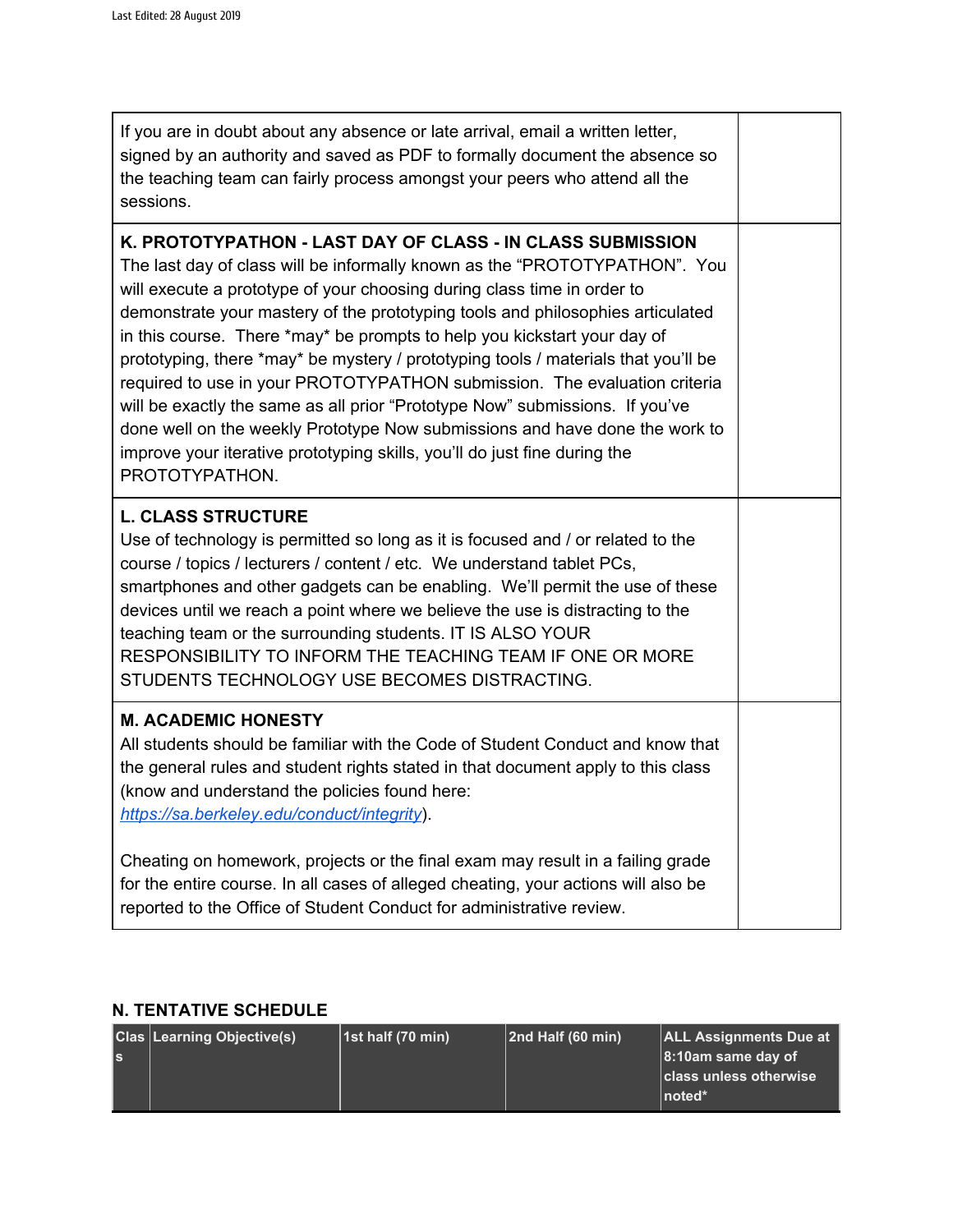| #1 | <b>Topics</b><br>• Overview of course and<br>expectations for class<br>$\bullet$ Review the<br>design-thinking<br>processes / PFPS<br>• Introduce the iterative,<br>Rapid Innovation Cycle<br>(RIC) process<br>• Define "prototyping" in<br>the context of business. | 20 min<br>Hands-on Activity and<br>Introductions<br>20 min<br>Overview, expectations<br>and motivation for class<br>20 min<br>Review of the<br>design-thinking process<br>and iteration<br>10 min<br>Q&A                                                                                                              | <b>30 min</b><br>Introduction to the<br>Rapid Innovation Cycle<br>(RIC): opportunity<br>recognition, solution<br>selection, market<br>experiment, and<br>experimental results<br>20 min<br>Teams present<br>prototypes to class in 1<br>min presentations<br>10 min<br>Wrap-up/open<br>discussion | 1.                   | In-class<br>Participation -<br>Week 1                                                                                                                 |
|----|----------------------------------------------------------------------------------------------------------------------------------------------------------------------------------------------------------------------------------------------------------------------|-----------------------------------------------------------------------------------------------------------------------------------------------------------------------------------------------------------------------------------------------------------------------------------------------------------------------|---------------------------------------------------------------------------------------------------------------------------------------------------------------------------------------------------------------------------------------------------------------------------------------------------|----------------------|-------------------------------------------------------------------------------------------------------------------------------------------------------|
| #2 | <b>Topics</b><br>• Hardware Prototyping<br>• Digital Fabrication<br>• Emphasis 3D Printing<br>• Intro to basic 3D<br>modeling (CAD)<br>• Intro to basic 3D printing                                                                                                  | $10$ min<br>Hands-on Activity<br>10 min<br>Why build hardware<br>prototypes and how to<br>get started.<br><b>30 min</b><br><b>Examples of Digital</b><br>Fabrication and<br>Prototypes<br>$20$ min<br>Rapid Learning of CAD +<br>3D Printing to enable<br>hardware market testing.<br>TinkerCAD, Cura and<br>Repetier | <b>50 min</b><br><b>Activity:</b><br>Generate a physical<br>part using Haas<br>Innovation Lab 3D<br><b>Printers</b><br>$10 \text{ min}$<br>Wrap-up/open<br>discussion                                                                                                                             | 2.<br>3.<br>4.<br>5. | <b>Prototype Now</b><br>Week 1<br>submission<br>In-class<br>Participation -<br>Week 2<br><b>Pre-course</b><br><b>Survey</b><br><b>Signed Syllabus</b> |
| #3 | <b>Topics</b><br>Software Prototyping<br>٠<br>Web applications<br>Mobile applications<br>Collecting data from<br>٠<br>your prototypes                                                                                                                                | $10$ min<br>Hands-on Activity<br>20 min<br>Overview of Software<br><b>Prototyping Tools</b><br>20 min<br>Gaging interest                                                                                                                                                                                              | 20 min<br>Review prior Hands-on<br>Rapid Prototyping<br>prototyping successes /<br>failures<br>20 min<br><b>Activity: Market</b><br>feedback on a software<br>prototype                                                                                                                           | 6.<br>7.             | <b>Prototype Now</b><br>Week 2<br>submission<br>In-class<br>Participation -<br>Week 3                                                                 |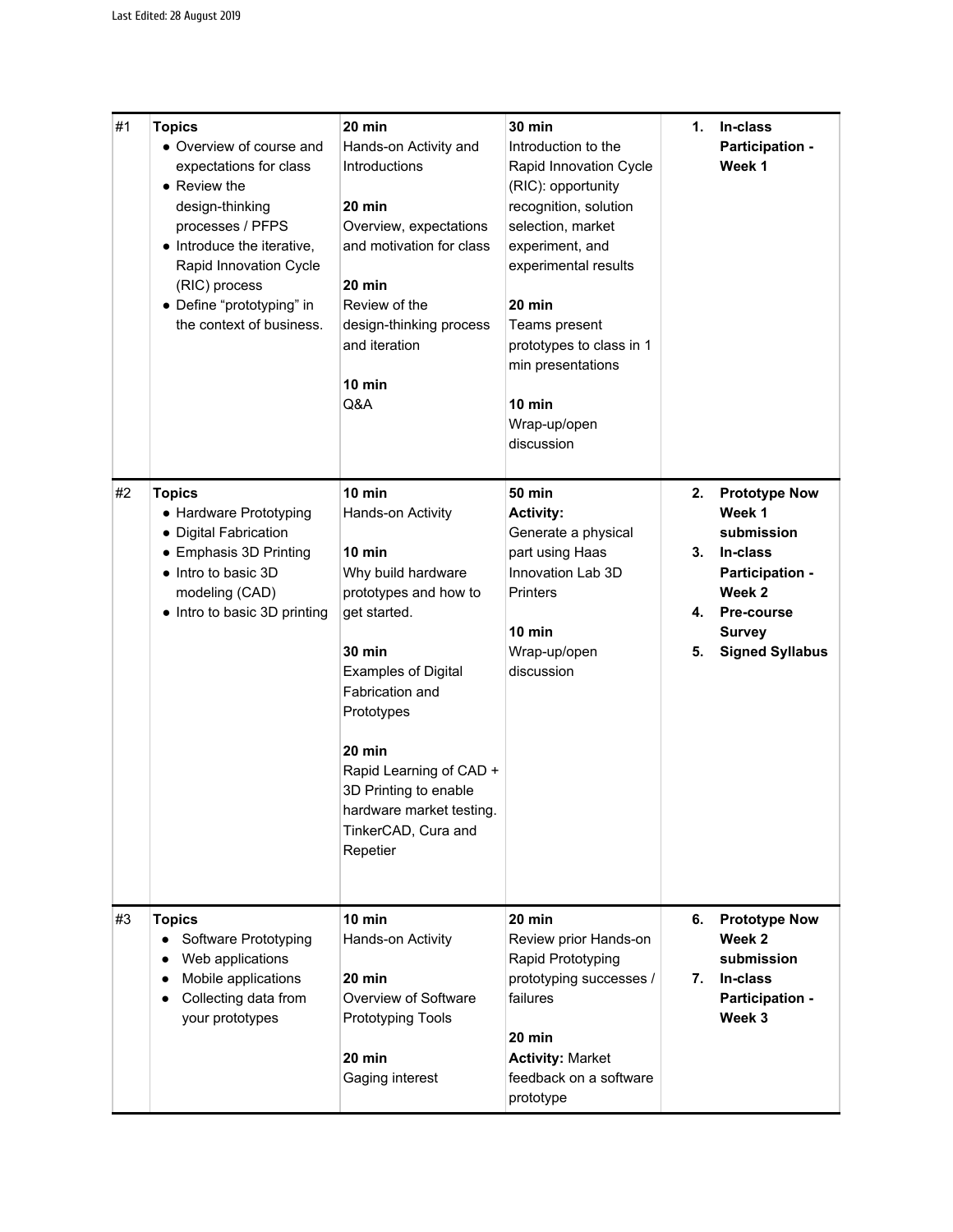|    |                                                                                                                                                                                  | Software prototyping<br>examples<br>$20 \text{ min}$<br>Activity: quick paper<br>prototype of mobile or<br>webapp                                                                                                     | 20 min<br>Wrap-up/open<br>discussion<br>Class Representative<br>Audit / Survey                                            |          |                                                                                                                                                                                                                                                                            |
|----|----------------------------------------------------------------------------------------------------------------------------------------------------------------------------------|-----------------------------------------------------------------------------------------------------------------------------------------------------------------------------------------------------------------------|---------------------------------------------------------------------------------------------------------------------------|----------|----------------------------------------------------------------------------------------------------------------------------------------------------------------------------------------------------------------------------------------------------------------------------|
| #4 | <b>Topics</b><br>• Introduction to<br>Outsourcing,<br>Crowdsourcing and<br>Crowdfunding<br>• Fabricate a prototype for<br>testing<br>• The 4D Prototype<br>$\bullet$ A/B Testing | $10 \text{ min}$<br>Hands-on Activity<br>$20$ min<br>Outsourcing,<br>Crowdsourcing and<br>Crowdfunding<br>$20 \text{ min}$<br>Kickstarter Example:<br>RaverRings<br>20 min<br>Outsource some aspect<br>of this course | 25 min<br>Storyboard a viral video<br>35 min<br>Wrap-up / open<br>discussion / work on<br>weekly prototype<br>submissions | 8.<br>9. | <b>Prototype Now</b><br>Week 3<br>submission<br>In-class<br>Participation -<br>Week 4                                                                                                                                                                                      |
| #5 | <b>Topics</b><br>• Innovating in a Corporate<br>Environment<br>• PROTOTYPATHON<br><b>FALL 2019</b>                                                                               | 20 min<br>Hands-on Activity<br><b>50 min</b><br><b>PROTOTYPATHON</b>                                                                                                                                                  | <b>50 min</b><br><b>PROTOTYPATHON</b><br>Cont'd<br>10 min<br><b>PROTOTYPATHON</b><br>Wrap                                 |          | 10. Prototype Now<br>Week 4<br>submission<br>11. Prototype Now<br>Week 5<br>submission -<br><b>PROTOTYPATH</b><br><b>ON: DUE AT</b><br><b>11AM IN CLASS</b><br>12. In-class<br>Participation -<br>Week $5 +$<br><b>MANDATORY</b><br><b>TIES SURVEY</b><br><b>DUE TODAY</b> |

## **O. OPTIONAL READINGS AND MEDIA:**

### *<https://prototype.berkeley.edu/resources/readings/>*

The most up-to-date links and other media will be found at the website above.

While not required, these references are important readings if you want to increase your success in entrepreneurship or intrapreneurship: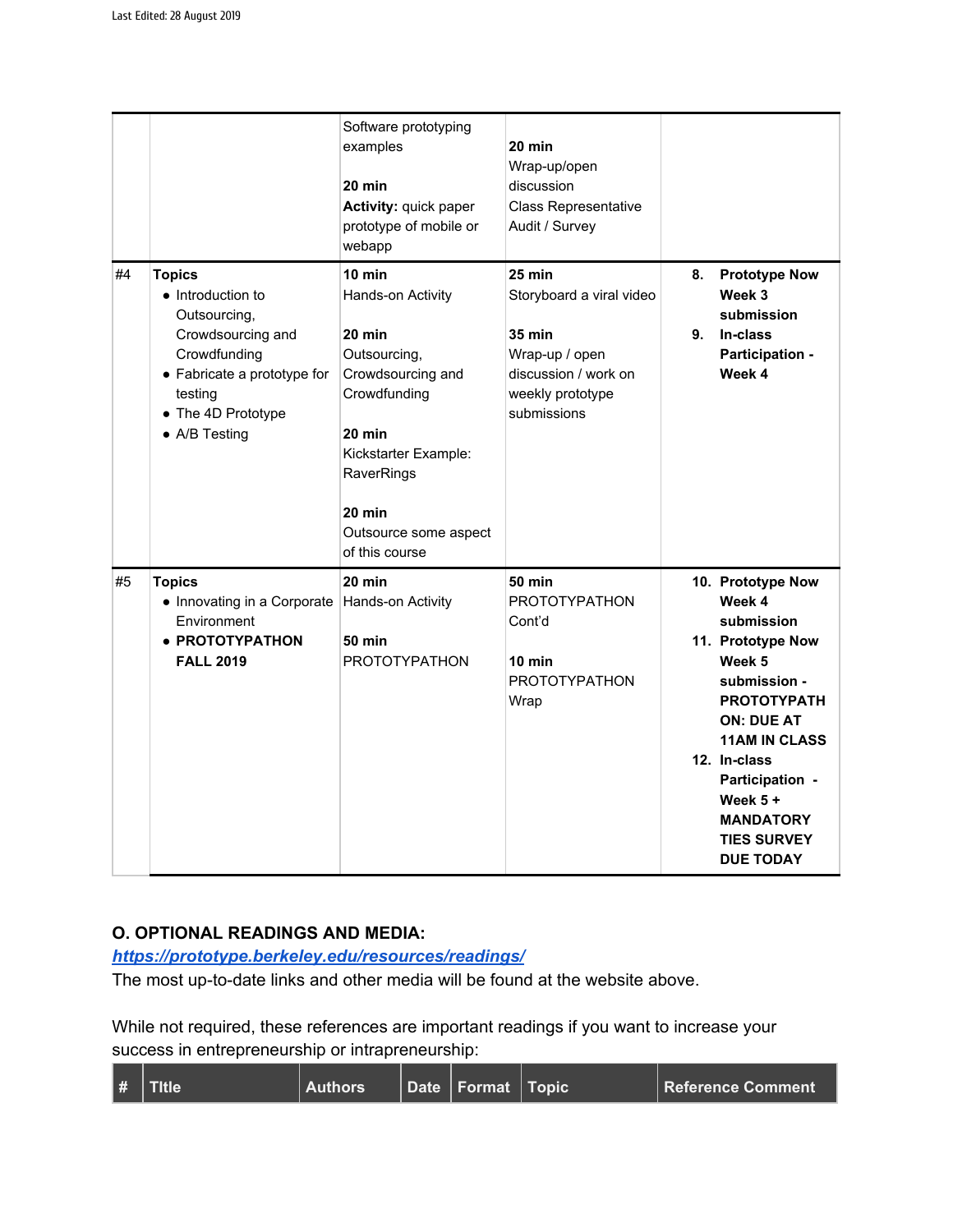| 1              | The Rapid<br>Innovation Cycle -<br>An innovation and<br>market testing<br>process for new<br>products and<br>services<br>development | McCoy,<br>C.D.,<br>Chagpar, Z.,<br>Tasic, I                                                                                                 |      | 2012 Article | Entrepreneurship | Market experimentation<br>process which is the<br>foundation for Hands-on<br>Rapid Prototyping                                                                                      |
|----------------|--------------------------------------------------------------------------------------------------------------------------------------|---------------------------------------------------------------------------------------------------------------------------------------------|------|--------------|------------------|-------------------------------------------------------------------------------------------------------------------------------------------------------------------------------------|
| $\overline{2}$ | The 4-hour Work<br>Week                                                                                                              | <b>Tim Ferriss</b>                                                                                                                          | 2007 | <b>Book</b>  | Entrepreneurship | Rethink what it means<br>to be "Rich". The "New<br>Rich" value time and<br>experiencesnot<br>money.                                                                                 |
| 3              | Innovation as a<br>Learning Process:<br><b>Embedding Design</b><br>Thinking, 2007                                                    | Sara L.<br>Beckman<br>and Michael<br>Barry                                                                                                  | 2007 | Article      | Innovation       | Pioneer of Innovation as<br>a Learning Process.<br>Most of all the<br>frameworks discussing<br>innovation involve some<br>aspect of the<br>frameworks presented<br>in this article. |
| 4              | The Lean Startup                                                                                                                     | <b>Eric Ries</b>                                                                                                                            | 2011 | <b>Book</b>  | Entrepreneurship | Build, test, learn. It's<br>that simple; which is<br>what makes it so<br>powerful.                                                                                                  |
| 5              | Design a Better<br><b>Business</b>                                                                                                   | Patrick van<br>der Pijl,<br>Justin Lokitz,<br>and Lisa Kay<br>Solomon<br>Designed by<br>Erik van der<br>Pluijm &<br>Maarten van<br>Lieshout |      | 2016 Book    | Innovation       | These people know how<br>to innovate around<br>business models and<br>kickstart new products /<br>services.                                                                         |
| 6              | The Startup Owner's<br>Manual                                                                                                        | <b>Steve Blank</b><br>and Bob<br>Dorf                                                                                                       |      | 2012 Book    | Entrepreneurship | A reference manual for<br>how to build your<br>startup                                                                                                                              |
| 7              | How to Start a<br>Startup                                                                                                            | Altman, Sam                                                                                                                                 |      | $2014$ Video | Entrepreneurship | Words of wisdom from<br>those who have been in<br>the startup trenches.<br>Video Series by Sam<br>Altman + Guest<br>Speakers                                                        |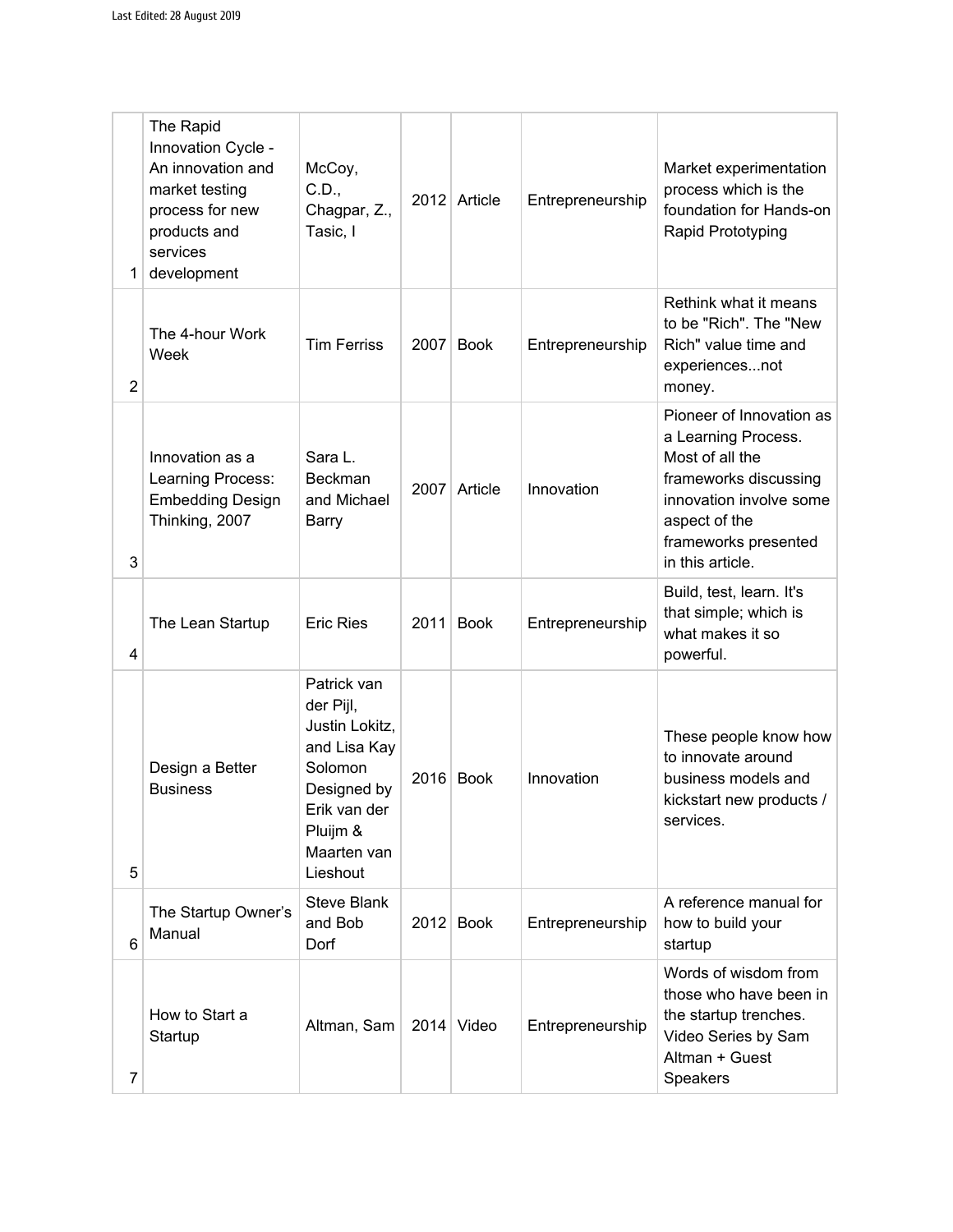| 8  | Shoe Dog: A Memoir<br>by the Creator of<br><b>Nike</b>                                                | Phil Knight       | 2016 | <b>Book</b> | Entrepreneurship | The amazing story of<br>Phil Knight and how he<br>built the Nike empire.                                                                                                                 |
|----|-------------------------------------------------------------------------------------------------------|-------------------|------|-------------|------------------|------------------------------------------------------------------------------------------------------------------------------------------------------------------------------------------|
| 9  | Measure What<br><b>Matters</b>                                                                        | John Doerr        | 2017 | <b>Book</b> | Management       | Powerful story on<br>Objectives and Key<br>Results aka, OKRs. The<br>tool Google used and<br>continues to use to<br>manage extraordinary<br>business progress                            |
| 10 | The E-Myth<br>Revisited: Why Most<br><b>Small Businesses</b><br>Don't work and What<br>to Do About It | Michael<br>Gerber | 1986 | <b>Book</b> | Entrepreneurship | Dated examples, but<br>process and structural<br>framework of a<br>"franchise prototype" is<br>helpful to get some<br>entrepreneurs "unstuck"<br>from being the "eternal<br>technician". |

For more recommended reading and other tools, check out this link:

<http://bit.ly/rapid-prototyping-tools>

# **P. Professor Bio: Chris D. McCoy, Ph.D.**

Chris is the founder and CEO of You3Dit Inc., a global design engineering and rapid prototyping company with a mission to help anyone transform a sketch into parts and prototypes. Chris earned his Ph.D. in mechanical engineering at the University of California, Berkeley in 2013. While researching small-scale fuel-flexible engines, he also completed the Management of Technology Program (MOT) at the Haas School of Business and received his Masters Degree in Mechanical Engineering Design; both from U.C. Berkeley. On top of growing his business, Chris teaches graduate students about precision manufacturing & sustainable manufacturing in UC Berkeley's mechanical engineering department, MBA students about rapid prototyping principles & innovation at the Haas School of Business & I.E. Business School and 1000s of learners online through MIT's program on Additive Manufacturing for Innovative Design and Production.